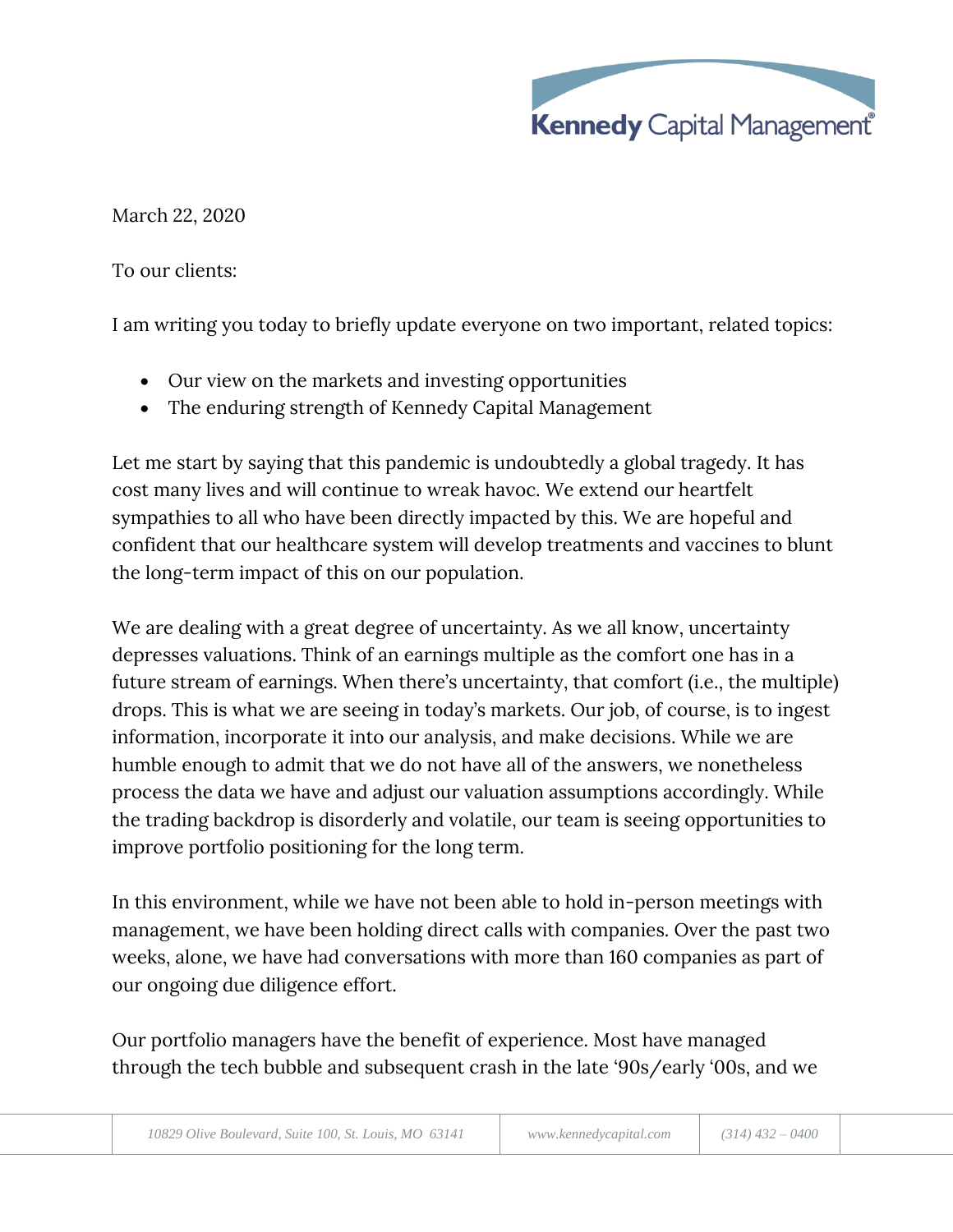

have navigated the Great Financial Crisis of '08/'09. This perspective enables a calm assessment of the current environment. Panicked selling rarely helps to create long-term value for investors.

We are, however, seeing remarkable swings in our markets. Given our approach to investing, it is highly unusual for us to sell a stock that has come under dramatic pressure, but we are doing that, on occasion. This apparent anomaly is taking place now because our analysts have the luxury of following an entire sector. When a stock we own falls precipitously, we do not necessarily hunker down, grit our teeth, and hold on for dear life. We have the lateral vision to see that another peer has fallen similarly, and we know that firm and the management team. If we see that as a more attractive long-term investment at the present moment, we make that swap. This demonstrates the power of our approach. In fact, some have argued that having our analysts cover growth, core, and value stocks within their sectors is a hindrance. In times like this, that flexibility is a significant asset. In fact, our clients will soon see a thought piece we are authoring that explores this concept in depth.

As to Kennedy's well-being itself, let me assure you that we believe we are wellsuited to excel in a period like this. I've described why our investing approach is advantaged, but our structure is also valuable for our clients. Having no net debt on our balance sheet, owning our building, and not having a parent company to which payments must be upstreamed, gives us a high degree of confidence and certitude about our future. That is not to say we will not tighten our belts and make moves that will prepare us to weather the storm should it be sustained for longer than we expect. In any case, we are able to maintain our investment advantage in this environment. In fact, we have just hired two new Research Associates to bolster our bench strength. We are prepared to excel in this environment, as we have for 40 years. Although we are clearly mindful of the destruction of value that has taken place in recent weeks, we are excited for the opportunities created and our ability to capitalize on them as we look forward.